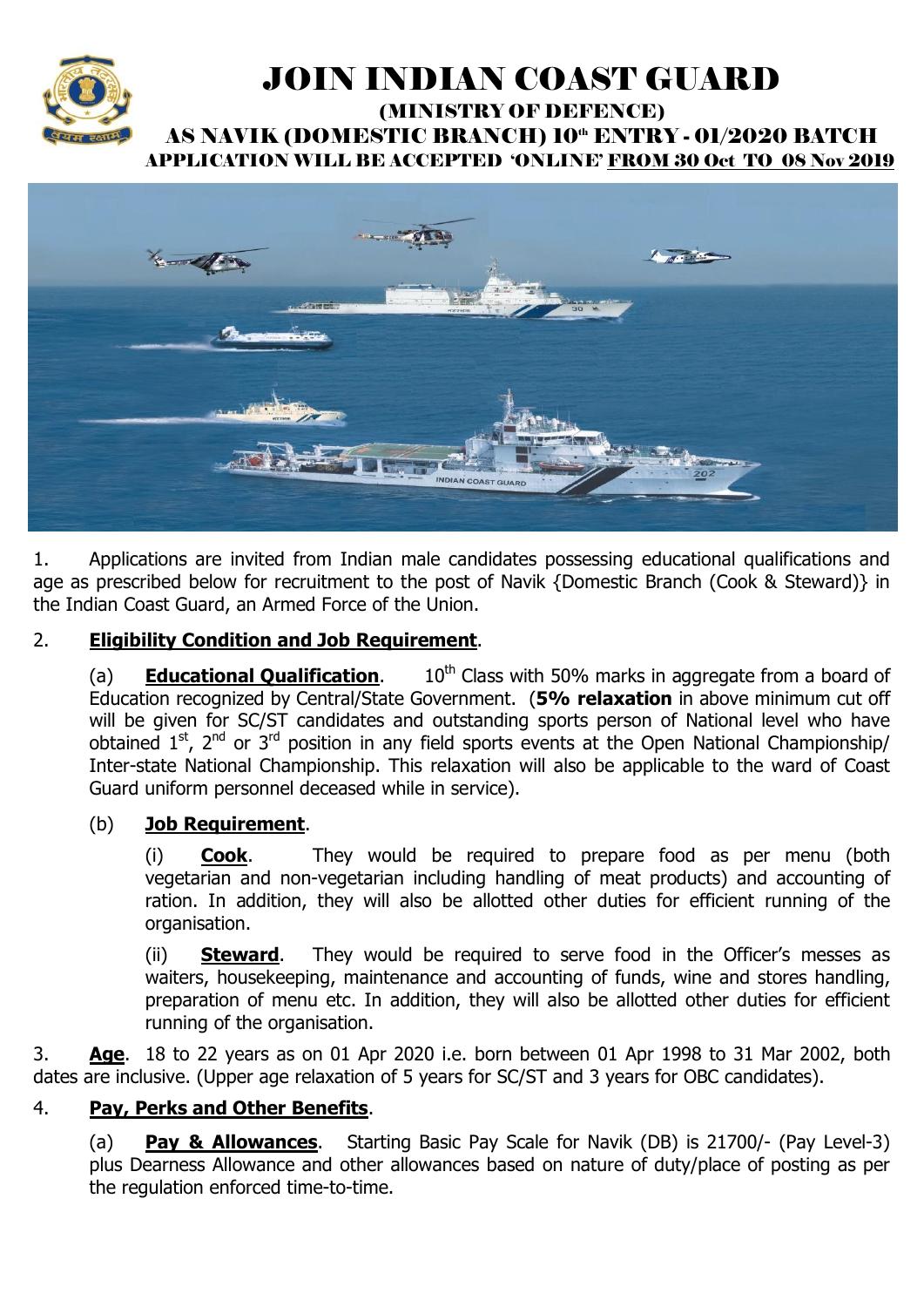(b) **Promotion**. Promotion prospects exist up to the rank of Pradhan Adhikari with pay scale 47600/- (Pay level 8) with Dearness Allowance.

## (c) **Perquisites**.

- $\div$  Ration and clothing as per rules in vogue. Free medical treatment for self and family including dependent parents.
- $\div$  Government accommodation for self & family on nominal license fee.
- \* 45 days Earned leave and 08 days Casual leave every year with Leave Travel Concession (LTC) for self, family and dependent parents as per Govt. rules.
- ◆ Contributory Pension Scheme and Gratuity on retirement.
- $\div$  Canteen and various loan facilities.
- $\div$  ECHS medical facilities post retirement.

# 5. **How to Apply**.

(a) Applications will be accepted 'Online only' **from 30 Oct to 08 Nov 2019 till 1700 Hrs**. Candidates are to log on to **www.joinindiancoastguard.gov.in** and click on **opportunities** button. The important instructions for filling of online application are:-

(i) The Name of the Candidate, Father and Mother's name and date of birth should be mentioned as per  $10<sup>th</sup>$  class certificate.

(ii) Indicate exact percentage of  $10^{th}$  class up to two decimals and this is not to be rounded off.

(iii) Filling up of information like personal e-mail ID and mobile number of the candidates are compulsory. The date, time and Centre of the written examination and other information will be informed through Coast Guard Recruitment website www.joinindiancoastguard.gov.in

(iv) The application provides choice of only **One Centre** for examination. The candidates are to choose Centre from the list mentioned against each state to which he belongs to.

(b) To fill up **"Online"** application, the candidates need to log on to the Website **www.joinindiancoastguard.gov.in** and click **opportunity** button and proceed as given below:-

(i) Select the advertisement for Recruitment of Navik (DB)  $(10^{th}$  Entry) **01/2020 Batch**.

(ii) Select the post applied for- **Navik (Domestic Branch)**.

(iii) Click on the **'I Agree'** button and the 'Online Application' will be displayed.

(iv) Proceed to fill up the application {All **Star (\*)** marked entries are compulsory and to be filled}.

(v) Candidates have to upload the photograph and signature in .jpeg format (image quality 200 dpi). The size of photograph and signature must be between 10 kb to 40 kb and 10 kb to 30 kb respectively.

(vi) On completion of filling application, check your filled details once again prior clicking on the Submit button.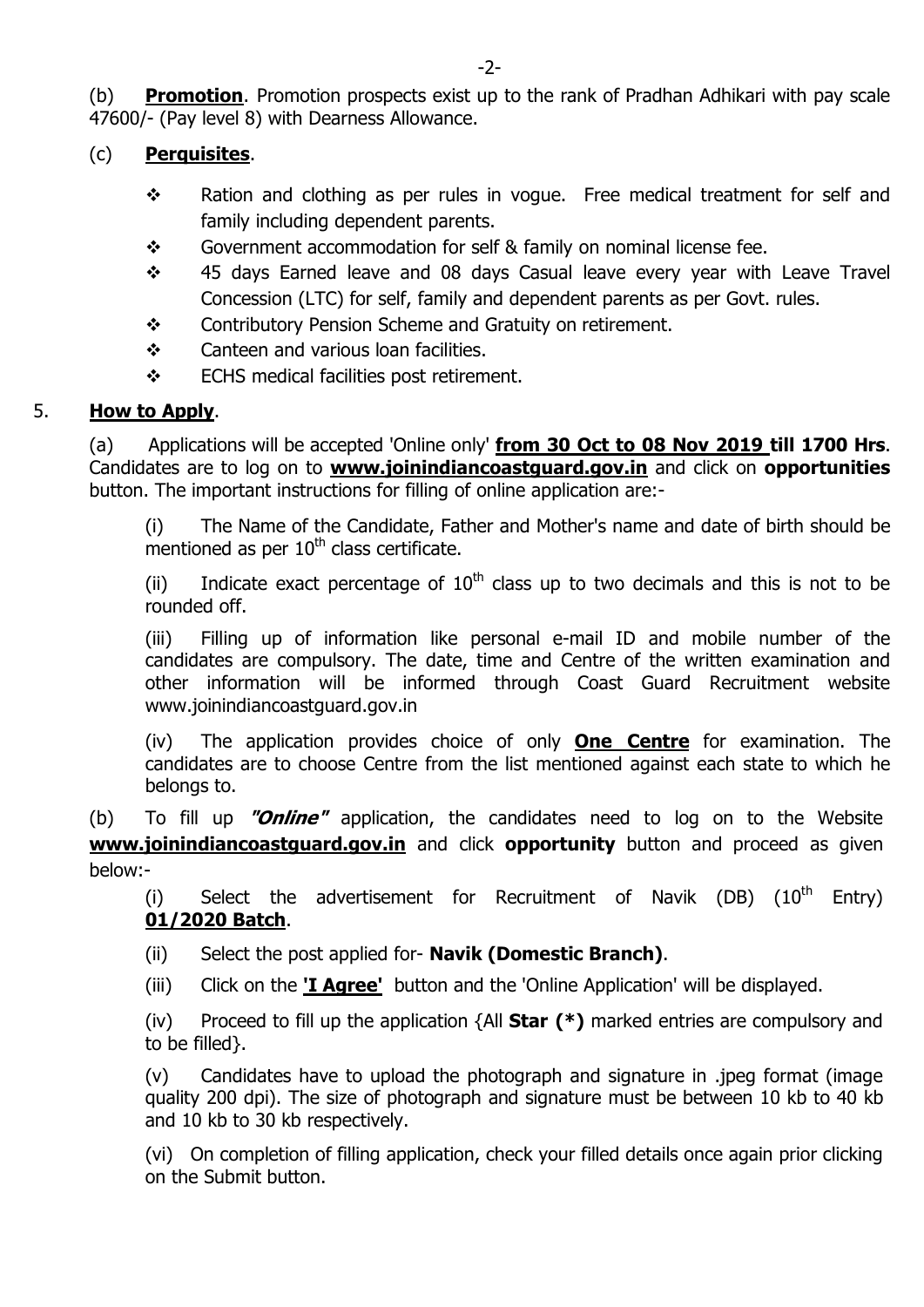(I) CANDIDATE SHALL ENSURE THAT ALL DATA IS CHECKED BEFORE CLICKING SUBMIT BUTTON. ANY VARIATION FROM 10TH CERTIFICATE REGARDING NAME, FATHER'S NAME, DATE OF BIRTH, PERCENTAGE (%) IN 10TH MARK SHEET AND CATEGORY WILL NOT BE ALLOWED TO SIT IN EXAMINATION.

(II) ALL CANDIDATES SHALL CORRECTLY FILL UP THEIR MOBILE NUMBER AND EMAIL ID. IN CASE, THE CANDIDATE IS NOT HAVING MOBILE NUMBER HIS PARENT'S / GUARDIAN'S MOBILE NUMBER TO BE MENTIONED WITH NAME.

(vii) On successful submission of the online application a unique Application/Registration number will provided to the candidates. Candidates must note down this application number for future reference and for retrieval/ reprint of e-Admit card. Applicants to take print out of the e-Admit card through URL https://joinindiancoastguard.gov.in/reprint.aspx **from 17 Nov to 22 Nov 2019** only post short listing of the online applications. For Candidates NOT meeting the eligibility criteria, a 'Rejection Slip giving the cause of rejection with the Application Number' will be displayed. Short-listing criteria will be based on higher percentage of marks for a particular examination Centre.

(viii) Candidates are required to bring 03 copies of e-Admit card with latest identical colour passport size photographs with Blue background (Not older than one month) and to be pasted in the box provided. Candidates shall bring all original documents along with photocopies of all documents self attested i,e. class  $10<sup>th</sup>$  pass certificate and mark sheet showing subjects, caste certificate wherever required and domicile certificate of their respective state for submission at the examination Centre on the date of examination. Any candidate who does not carry all these documents at the time of recruitment shall not be permitted to appear in the written examination.

Note: - Filling of multiple applications will result in cancellation of all applications.

\* Last date for applying online: **08 Nov 2019 till 1700 Hrs.**

6. The recruitment Zones and Examination Centre for different states are as given below:-

| <u>Ser</u><br><b>No</b> | <b>Zone</b>        | <b>Examination</b><br><b>Centre</b> | <b>States - Candidates Residing/Domicile</b>                                                                                                                 |
|-------------------------|--------------------|-------------------------------------|--------------------------------------------------------------------------------------------------------------------------------------------------------------|
| (a)                     | Northern Zone      | <b>Noida</b>                        | Jammu & Kashmir, Himachal Pradesh, Punjab,                                                                                                                   |
|                         |                    |                                     | Haryana, Rajasthan, Uttar Pradesh, Uttarakhand,<br>Delhi and Union Territory of Chandigarh &<br>Ladakh.                                                      |
| (b)                     | North-Eastern Zone | Kolkata                             | Bihar, Jharkhand, Mizoram, West Bengal, Orissa,<br>Assam, Sikkim, Meghalaya, Manipur, Arunachal<br>Pradesh, Nagaland and Tripura.                            |
| (c)                     | Eastern Zone       | Chennai                             | Tamil Nadu, Andhra Pradesh, Telangana, Union<br>Territory of Puducherry and Andaman & Nicobar<br>Islands.                                                    |
| (d)                     | Western Zone       | Mumbai                              | Maharashtra, Madhya Pradesh,<br>Karnataka,<br>Chattisgarh, Kerala, Goa, Union Territory of<br>Haveli<br>Daman &<br>Diu, Dadra<br>Nagar<br>and<br>Lakshadweep |
| e)                      | North-West Zone    | Gandhi Nagar                        | Gujarat                                                                                                                                                      |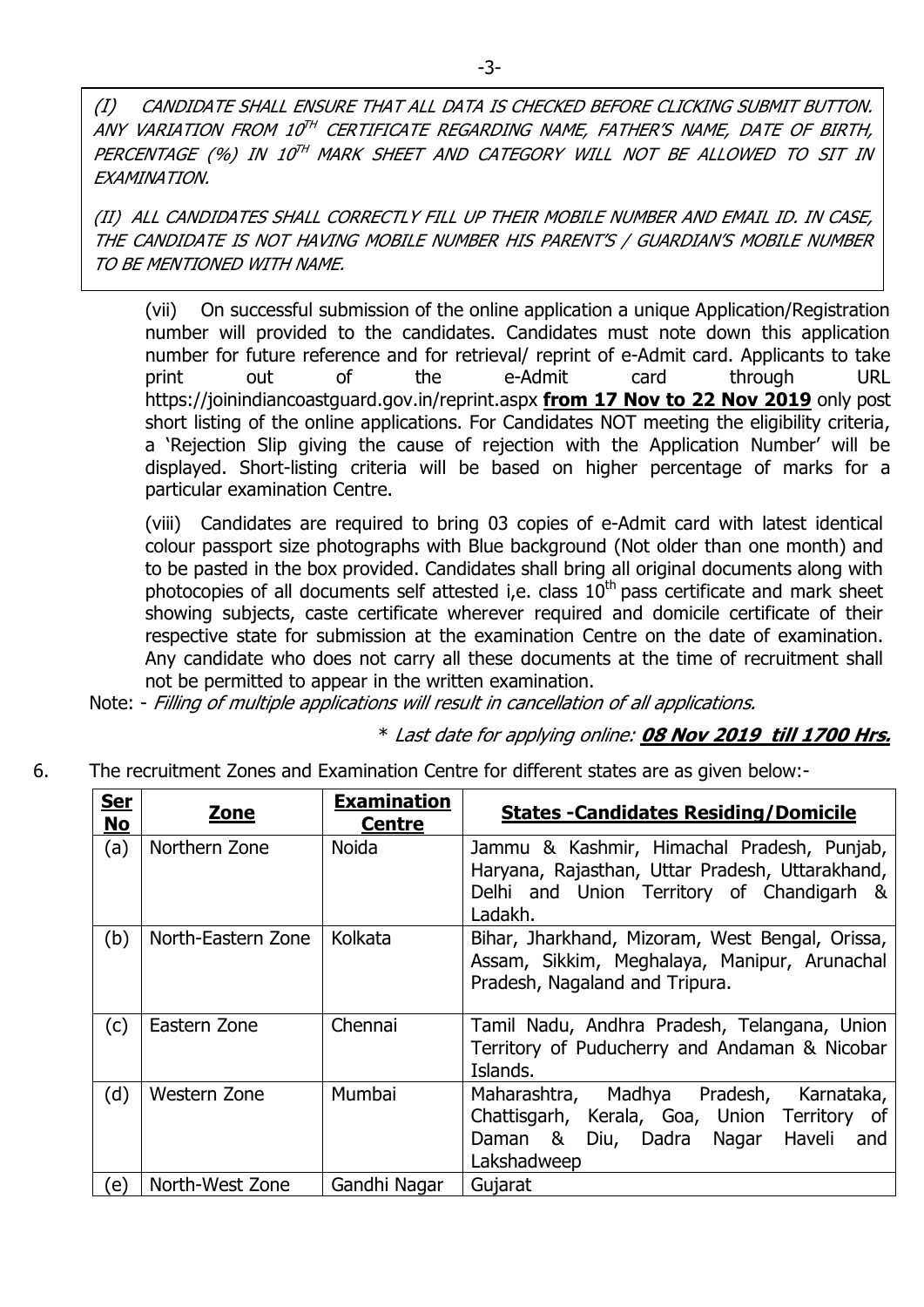Note : The candidates are to choose only one choice of centre from the list mentioned against state to which they belong to Domicile. The Coast Guard reserves the right to cancel / re-conduct the examination of a particular Centre/centres any time or change the Centre of the candidates for administrative/other reasons.

7. **Selection Procedure**. The **'Online'** Applications will be sorted out Centre wise. The conduct of test is planned during the month of **end Nov 2019.** The Selection procedure is as follows:-

(a) Short-listing criteria will be based on higher percentage of marks for a particular examination Centre.

(b) The qualifying cut off percentage (%) of a particular Centre may be increased if more number of applications with higher percentage is received.

(c) The written examination will be of objective type, which will generally cover subjects Quantitative Aptitude, Mathematics, General Sciences, General English, General Awareness (Current Affairs & General Knowledge) and Reasoning (Verbal & Non-Verbal).

(d) Those who qualify written examination will undergo Physical Fitness Test (PFT) and Initial Medical Examination (Preliminary). The testing procedure will take 2-3 days. **Physically Challenged candidates are not eligible to apply for this examination**.

(e) **Physical Fitness Test (PFT)**. PFT will be conducted for all those who qualify the written tests. All candidates are advised to be in possession of sport rig (Shoe, T-shirt, Trouser etc). The PFT will consist of:-

- $\geq 1.6$  Km run to be completed in 7 minutes.
- $\geq 20$  Squat ups (Uthak Baithak)
- $\geq 10$  Push up. Candidates undergoing PFT will do so at their own risk.

(f) Candidates who qualify the Physical Fitness Test (PFT) will only be required to undergo initial recruitment medical examination at the respective recruitment Centres or any other place as decided by the Indian Coast Guard.

(g) Based on the performance in the written examination, candidates will be shortlisted for medical examination in a ratio as may be decided by the Indian Coast Guard. Mere declaration of fit in initial medical examination does not indicate selection of the candidate for the final medical at INS Chilka.

(h) The select list will be prepared from the candidates who qualify in all the tests depending upon the available vacancies. The Zone wise select list of candidates will be displayed in the Indian Coast Guard Website www.joinindiancoastguard.gov.in in the month of **Mar 2020**. It is clarified that merit list will be zone wise and not centre wise.

8. **List of Documents**. Scrutiny of documents for eligibility will be carried out prior commencement of the written examination. Candidates are, therefore, required to appear at the examination centre with the following documents:-

- (a) Three copies of e-Admit card with latest photograph affixed.
- (b) Original Class  $10^{th}$  pass certificate and mark sheet.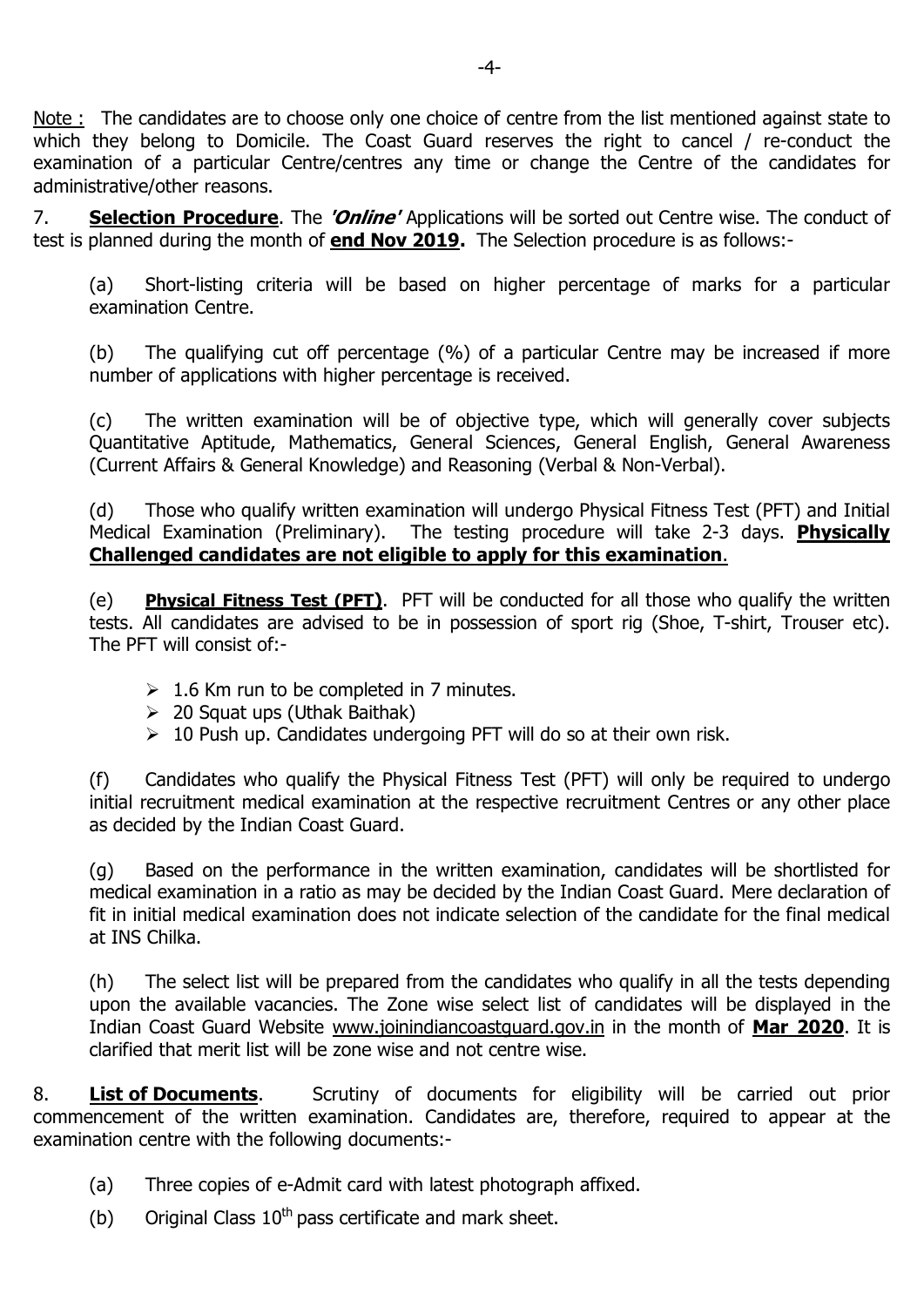(c) Candidates who are perusing higher education can submit self attested photo copies of  $10<sup>th</sup>$  class marks sheet and pass certificate. Candidates perusing higher education are also required to produce duly signed certificate by head of Registrar / chancellor clearly indicating list of original certificate held. Provisional pass certificate  $(10<sup>th</sup>$  class) will be accepted in case state boards are late in issue of original certificates, subject to production of original pass certificate at INS Chilka before induction in Indian Coast Guard.

(d) Original Caste (if applicable)/ Income certificate for EWSs (Economically Weaker Sections) as per **Govt. of India format (No other format will be entertained) available on ICG website**.

(e) **Domicile certificate of their respective state. However, in case of candidates from Assam,** a Permanent Residential Certificate (PRC) as issued by Govt. of Assam or similar certificate by district administration, in lieu of standard domicile certificate will be accepted for the purpose of appearing in written examination/PFT/Initial Medicals. However, candidates from Assam has to produce a domicile certificate before induction at INS Chilka.

(f) Proof of identity such as passport, driving license, Aadhar card/ voter I card, Pan card, School/ College ID card or any other photo identity proof.

(g) In case of reserved category applicants, availing age/percentage relaxation, either current or permanent address of online application should be same as the address mentioned in caste/category certificate (SC, ST & OBC)/Income certificate for EWSs (Economically Weaker Sections). Further in case of OBC, the category certificate should not be more than 3 financial Years old and for such cases renewed/fresh certificate to be produced shall be in original as per **Govt. of India format (No other format will be entertained)**.

(h) Ten recent colour passport size photographs with blue background.

# (j) **The date of issue of all documents has to be 08 Nov 19 or any date prior to 08 Nov 19 (closing date of application)**.

**Note**:- Candidates not in possession of above documents will not be permitted to appear in written examination. Original educational certificates will be returned after verification. If any variations found in application at the time of verification, the candidature of the applicant will be cancelled. Qualified candidates to submit one copy of all documents at the examination Centre.

**Selection of candidates is based on the order of merit depending on their performance in Written Test, Physical Fitness Test (PFT) and fitness in the Medical Examination.**

# 9. **Medical Standards**.

(a) Medical examination will be conducted by authorised Military Doctors as per medical standard prescribed in current regulations applicable to Enrolled Personnel on entry.

(b) **Height**. Minimum height is 157 cms. Reduction in height for candidates from hilly areas and tribal areas will be in accordance with the Central Govt. orders.

- (c) **Chest**. Should be well proportioned. Minimum expansion 5 cms.
- (d) **Weight**. Proportionate to height and age + 10 percentage acceptable.
- (e) **Hearing**. Normal.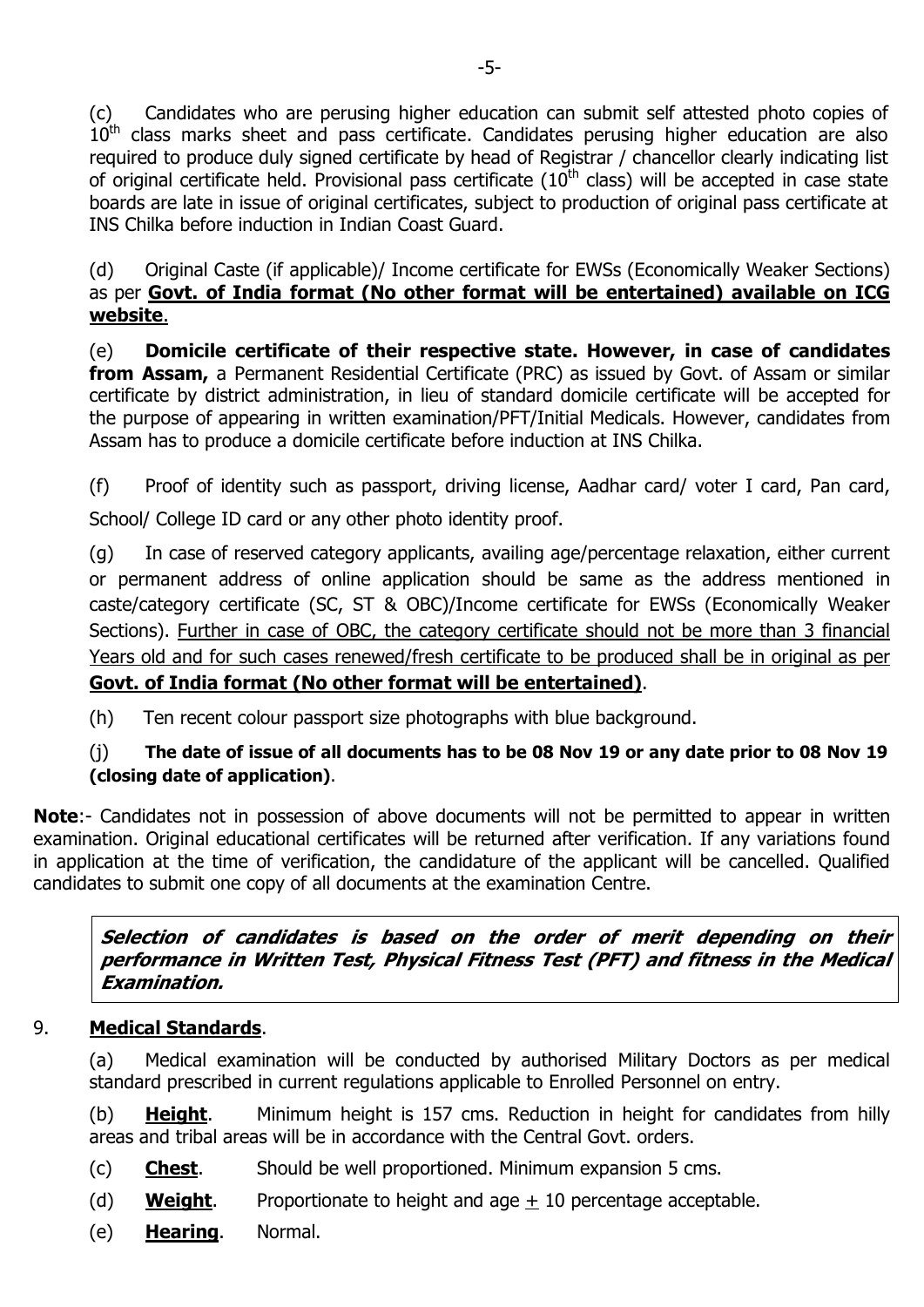\* Candidates are advised to get their ears cleaned for wax and tartar removed from teeth prior to examination.

(f) **Visual Standard**. 6/36 (Better Eye) and 6/36 (Worse Eye).

(g) **Tattoo.** Permanent body tattoos are not permitted on any part of the body. However certain concessions are permitted to candidates belonging to tribal areas communities as declared by the Govt. of India. For other candidates permanent body tattoos are only permitted on inner face of forearms i.e. from inside of elbow to the wrist and on the reverse side of palm/back (dorsal) side of hand. Details in this regard are available on the Indian Coast Guard Recruitment website www.joinindiancoastguard.gov.inpalm/back (dorsal) side of hand. Details in this regard are available on the Indian Coast Guard Recruitment website www.joinindiancoastguard.gov.in

**Note**: Candidates with above Medical standards are only to appear for the selection. No waiver will be given for the above standards. The Coast Guard order on medical standard of Naviks will be the final authority in case of dispute. Applicants declared permanent medically unfit by any Armed Forces Hospital in previous recruitment for the same entry in Indian Coast Guard are advised not to apply.

10. **Final Enrolment Medical Examination**. Initial Medical Examination for recruitment will be considered only **"Provisionally fit subject to fitness in the final medical examination."** Final Medical Examination of all selected candidates will be done at INS Chilka. Candidates, who are NOT found medically fit in the final medical examination at INS Chilka, will NOT be enrolled for training. "An Appeal" is permitted for medically unfit candidates after the final enrolment medical examination at INS Chilka and will be given an opportunity to appeal against the findings if they so desire at INHS Kalyani, Visakhapatnam at his own expenses within a maximum period of 12 days or as decided by INS Chilka.

11. **Training**. The basic training will commence in **Apr 2020** at INS Chilka followed by sea training and professional training in the allotted trade. Branch/trade will be allocated as per the requirement of service and performance during basic training. **Naviks are liable to be discharged as UNSUITABLE due to unsatisfactory performance at any time during the training**.

# 12. **General Guidelines**.

(a) Candidates withdrawn on disciplinary grounds from any other Service Establishments are not eligible to appear.

(b) Candidates should not have been arrested, convicted or prosecuted on charges.

(c) Original certificates should not be attached with the e-Admit card. Indian Coast Guard will not take responsibility for loss of any original certificates, if attached with application. Photo should be pasted not stapled.

(d) Request for change of examination center /date will not be entertained.

(e) Applications received by post will not be accepted.

(f) **Mobile Phone**. Use of Mobile phones and other modern electronic gadgets are not permitted during examination. Coast Guard considers such possession as adopting unfair means. If any candidate is caught with Mobile, Bluetooth or any kind of scanning equipment during examination hours, immediate action as per law including filling FIR will be initiated.